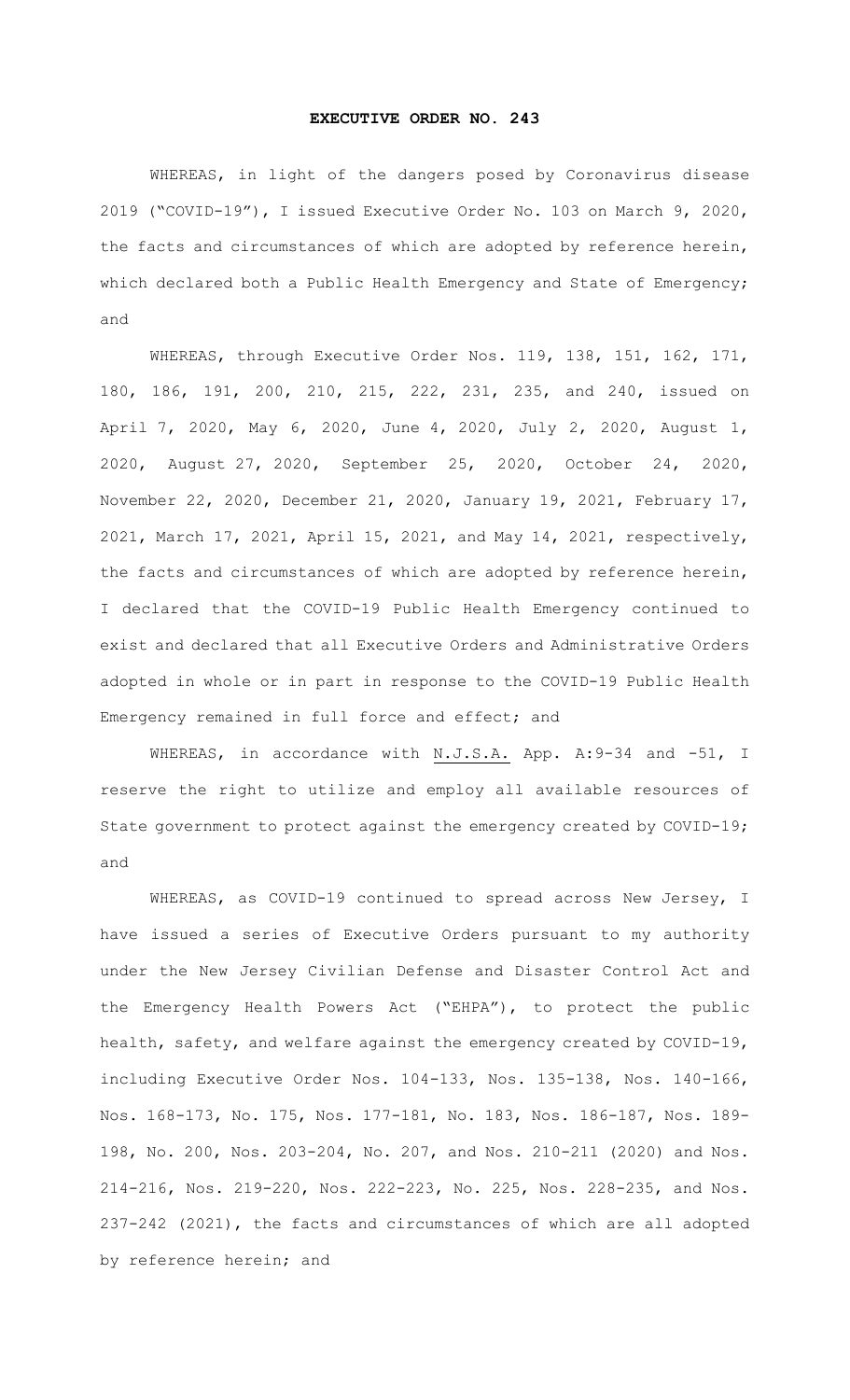WHEREAS, to limit community spread from person-to-person contact through use of social mitigation measures, Executive Order No. 107 (2020) closed certain businesses and required that businesses and non-profits accommodate their workforce for telework wherever practicable; and

WHEREAS, after consultation with officials from the Department of Health ("DOH"), I announced a multi-stage New Jersey's Road Back Plan for the methodical and strategic reopening of businesses and activities based on scientific data and metrics concerning the level of disease transmission risk and essential classification; and

WHEREAS, because of the progress we had made in our fight against the COVID-19 pandemic in New Jersey, I was able to announce a series of reopening steps over the course of several months; and

WHEREAS, Executive Order No. 192 (2020) instituted baseline health and safety protocols for employers with employees working onsite, including requiring masking of employees in indoor and outdoor spaces, with limited exceptions; and

WHEREAS, in the past year, we have gained critical knowledge regarding COVID-19, including a better understanding of the risks associated with certain activities, the activities that are most conducive to spread of the virus, and the safeguards that can be implemented to mitigate those risks; and

WHEREAS, this information, together with expanded access to testing, personal protective equipment, and other materials necessary to protect individuals from spread of the virus, as well as the ongoing COVID-19 Vaccination Plan ("Plan") discussed below, allows for certain activities to continue subject to more limited restrictions; and

WHEREAS, over the last six weeks, the number of hospitalized patients has gone from over 2,300 to under 700, the number of patients in intensive care has gone from over 450 to under 140, and the number of ventilators in use has gone from over 230 to under 100; and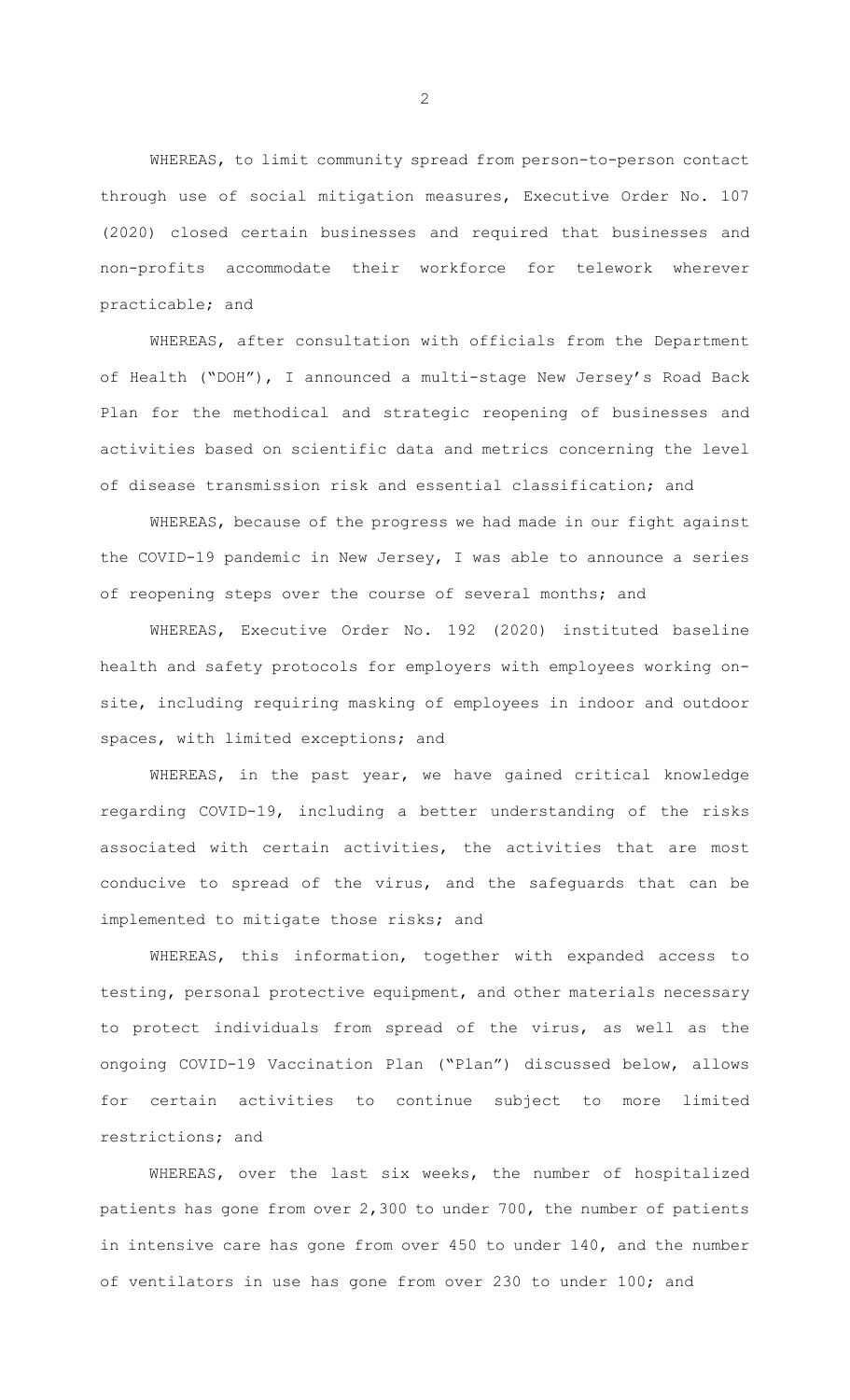WHEREAS, over the last six weeks, the number of individuals testing positive for COVID-19 has gone from approximately 3,000 per day to approximately 500-700 per day, and the weekday spot positivity of COVID-19 tests has gone from 7-8 percent to under or slightly above 2 percent; and

WHEREAS, the rate of transmission in the State has remained below 1 for the past two weeks, and has consistently trended downward over the past two months; and

WHEREAS, the COVID-19 Activity Level Report ("CALI Report") issued by the Communicable Disease Service in the New Jersey DOH calculates COVID-19 activity levels throughout the State using the case rate, percent of COVID-like illness, and percent positivity; and

WHEREAS, the CALI Report for the week ending May 15, 2021, presented an activity level of moderate throughout most of the State, with the southeast region showing low activity level, down from high as recently as mid-April; and

WHEREAS, the State has not experienced a low activity level in any region since September of 2020; and

WHEREAS, given the decisive decreases in key statistics, such as the number of hospitalized patients in the State, the number of daily positive COVID-19 cases, spot positivity, and the rate of transmission, and the continuation of the State's Plan, described more fully below, the State can take more significant steps to lift certain restrictions that were designed to limit person-to-person contact; and

WHEREAS, as part of the State's response to COVID-19, DOH has created a comprehensive Plan to manage the receipt, administration, and tracking of the vaccines developed to inoculate the State's residents and workforce against COVID-19; and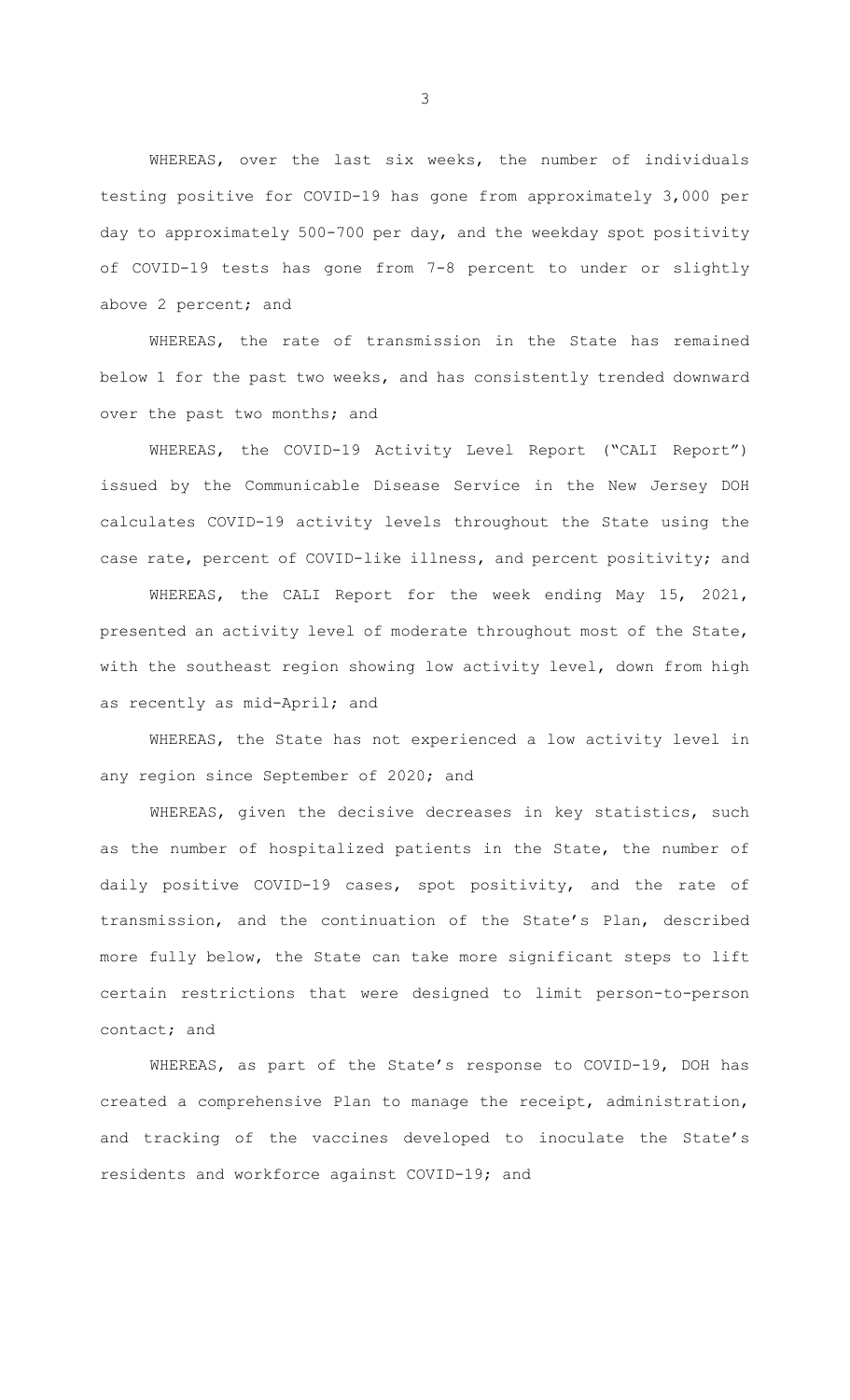WHEERAS, as part of that Plan, New Jersey set an initial goal of fully vaccinating 70 percent of the eligible adult population in New Jersey by June 30, equating to approximately 4.7 million individuals; and

WHEREAS, the State has thus far administered over 8.7 million doses of COVID-19 vaccines, with over 4.7 million New Jerseyans having received at least one dose of a vaccine and over 4 million having been fully vaccinated; and

WHEREAS, vaccine supply was previously constrained, but is now sufficient to permit every eligible individual within the State reasonable access, and every individual age 16 and over has been eligible for five full weeks, meaning they have had time to get both doses of a two-shot vaccine; and

WHEREAS, because of the State's significant progress in vaccine administration and substantial improvement in its COVID-19 metrics, as highlighted in Executive Order No. 242 (2021), it is reasonable to lift the requirement that businesses and non-profits minimize their in-person workforce where they continue to abide by the applicable health and safety protocols outlined in Executive Order No. 192 (2020); and

WHEREAS, the Centers for Disease Control and Prevention ("CDC") recently stated that fully vaccinated individuals may be able to safely forgo masking and social distancing in certain indoor and outdoor environments; and

WHEREAS, on May 12, 2021, the Governor issued Executive Order No. 239, which rescinded the requirement that employees wear masks at outdoor worksites; and

WHEREAS, given the decisive decreases in key statistics, such as the number of hospitalized patients in the State, the number of daily positive COVID-19 cases, spot positivity, and the rate of transmission, and the continued success of the State's vaccination program, I issued Executive Order No. 242 (2021), which rescinded the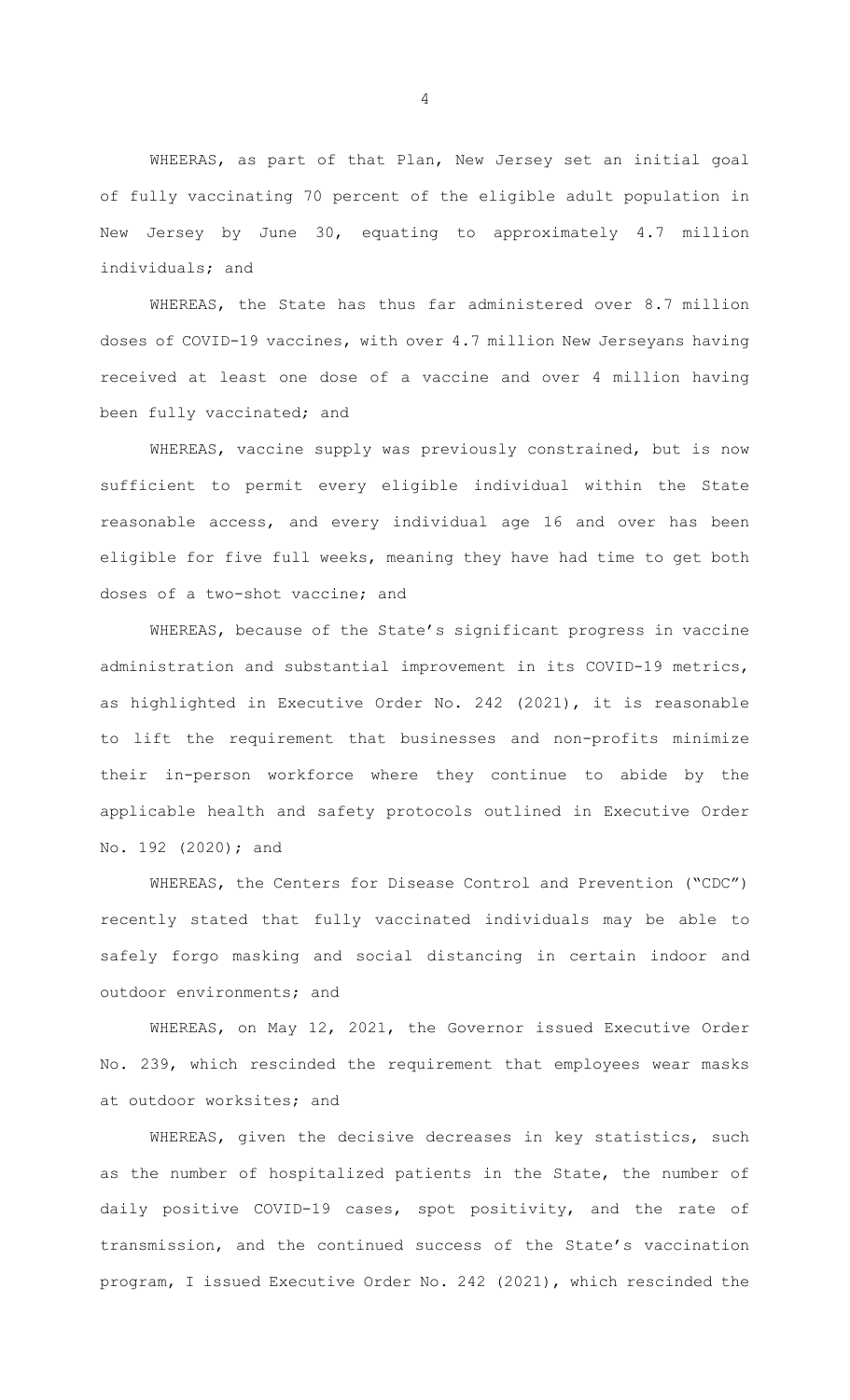mask mandate in indoor public spaces, but retained the mandate in worksites subject to Executive Order No. 192 (2020) that are closed to the public; and

WHEREAS, though unvaccinated individuals, in accordance with CDC recommendations, should continue wearing masks and social distancing, without knowing an individual's vaccination status it is not practicable to continue mandating such practices for a portion of the population; and

WHEREAS, certain employers are better positioned to determine the vaccination status of their employees than they are to determine the status of customers, visitors, and other authorized individuals to their premises, while others may be prepared to ascertain status of all individuals entering their premises; and

WHEREAS, the Equal Employment Opportunity Commission has issued extensive guidance for employers to manage inquiries related to an employee's receipt of a COVID-19 vaccine; and

WHEREAS, similarly, businesses that are generally closed to the public and have limited visitors may reasonably be prepared to ascertain an individual's vaccination status, or to craft a policy that handles such visitors on a more individualized basis, as compared with a business that is generally open to the public and has the potential for high foot traffic in the normal course of its operations; and

WHEREAS, the CDC considers an individual fully vaccinated two weeks after their second dose in a two-dose series, or two weeks after a single-dose vaccine; and

WHEREAS, it is reasonable to permit employers who determine that an employee is fully vaccinated to allow that employee to enter the worksite without a mask, and to allow employers that oversee businesses that are not open to the public to establish their own policy regarding customers, visitors, and other authorized individuals to their premises; and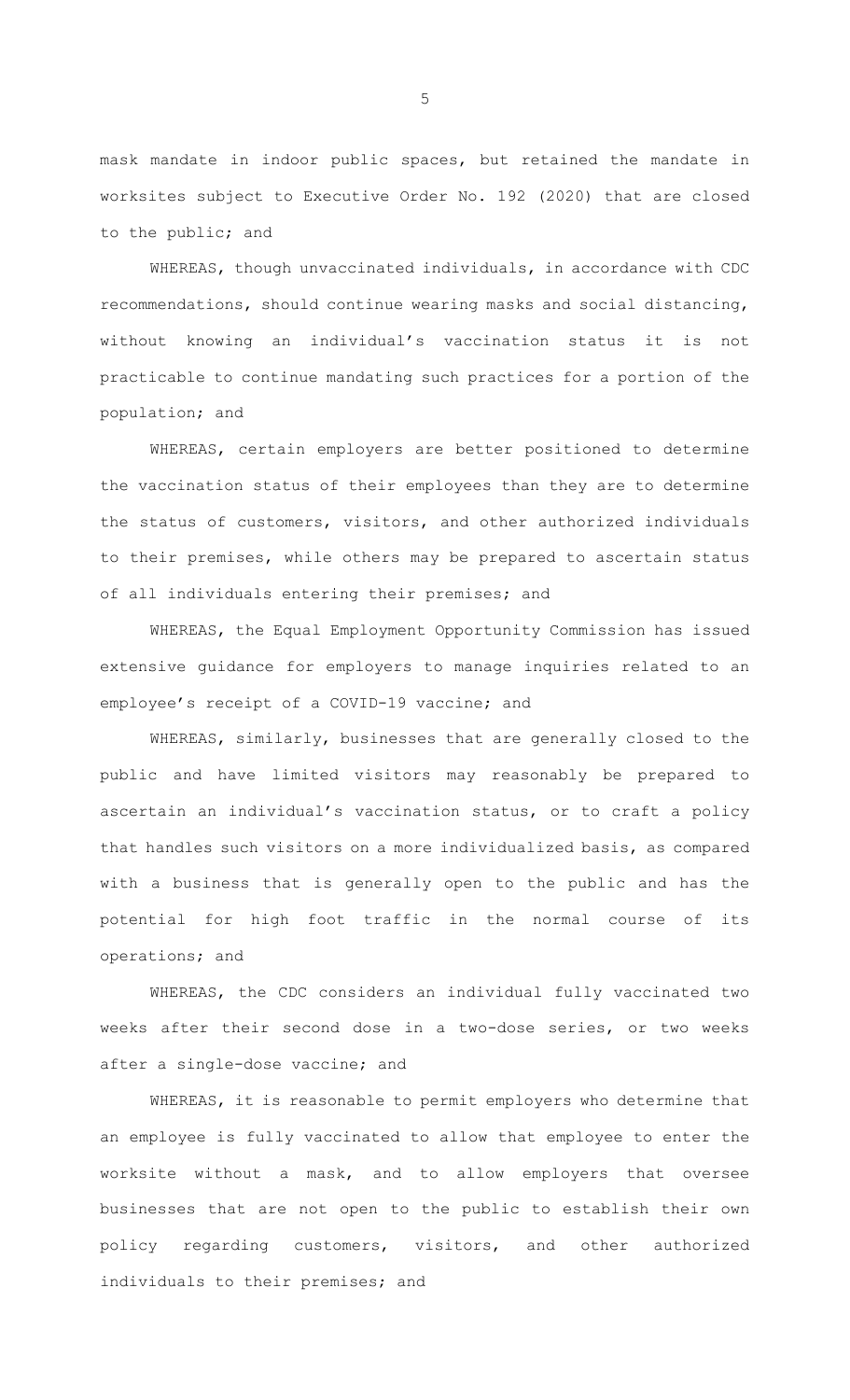WHEREAS, the Constitution and statutes of the State of New Jersey, particularly the provisions of N.J.S.A. 26:13-1 et seq., N.J.S.A. App. A: 9-33 et seq., N.J.S.A. 38A:3-6.1, and N.J.S.A. 38A:2- 4 and all amendments and supplements thereto, confer upon the Governor of the State of New Jersey certain emergency powers, which I have invoked;

NOW, THEREFORE, I, PHILIP D. MURPHY, Governor of the State of New Jersey, by virtue of the authority vested in me by the Constitution and by the Statutes of this State, do hereby ORDER and DIRECT:

1. Paragraphs 10 and 11 of Executive Order No. 107 (2020) are hereby rescinded. Businesses and non-profits that require staff to report to a physical worksite must continue to follow the provisions of Executive Order No. 192 (2020), as applicable.

2. It is hereby clarified that employers, as defined in Executive Order No. 192 (2020), in workplaces that are not open to the public per Executive Order No. 242 (2021) are not mandated to require employees to wear face masks or social distance at the worksite where the employee provides proof that they are fully vaccinated, as defined by the CDC, and in accordance with federal and State law. Where an employer is unable to determine the individual's vaccination status or the individual is not fully vaccinated, employers must continue to require those employees to wear masks and practice social distancing in indoor spaces in accordance with Paragraph 3 of Executive Order No. 242 (2021) and Paragraph 1 of Executive Order No. 192 (2020). Employers in settings where masking and social distancing is no longer required pursuant to the provisions of this Paragraph are permitted to impose stricter requirements regarding mask-wearing and social distancing in indoor settings for employees, where otherwise consistent with federal and State law. Employers shall not restrict individuals from wearing masks in those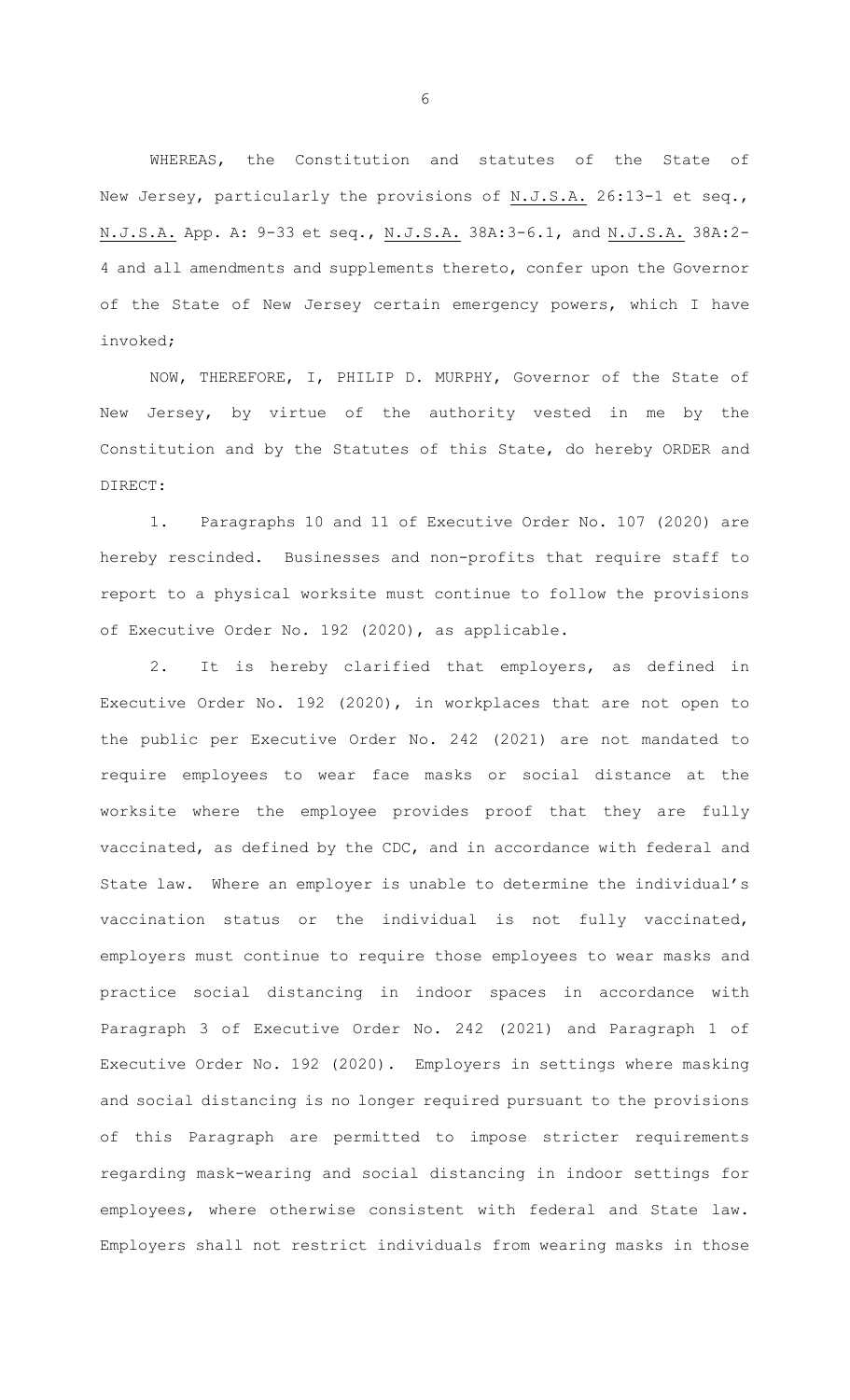settings and shall not in any way penalize or retaliate against individuals who elect to wear a mask.

3. It is hereby clarified that employers, as defined in Executive Order No. 192 (2020), in workplaces that are not open to the public per Executive Order No. 242 (2021) are permitted to allow customers, visitors, and other authorized individuals to enter the worksite without requiring use of a mask or adherence to social distancing, regardless of their vaccination status. Employers may establish a policy that requires customers, visitors, and similar individuals entering a worksite to wear a mask and/or social distance, but such policy on masking must comply with the requirements of Paragraph 1(b)(ii) of Executive Order No. 192 (2020). Employers shall not restrict individuals from wearing masks in those settings and shall not in any way penalize or retaliate against individuals who elect to wear a mask.

4. It is hereby clarified that Executive Orders No. 239 and 242 (2021) and this Order do not supersede all other requirements on employers outlined in Executive Order No. 192 (2020), including the daily health checks described in Paragraph 1(f).

5. No municipality, county, or any other agency or political subdivision of this State shall enact or enforce any order, rule, regulation, ordinance, or resolution which will or might in any way conflict with any of the provisions of this Order, or which will or might in any way interfere with or impede its achievement.

6. The State Director of Emergency Management, who is the Superintendent of State Police, shall have the discretion to make additions, amendments, clarifications, exceptions, and exclusions to the terms of this Order.

7. It shall be the duty of every person or entity in this State or doing business in this State and of the members of the governing body and every official, employee, or agent of every political subdivision in this State and of each member of all other